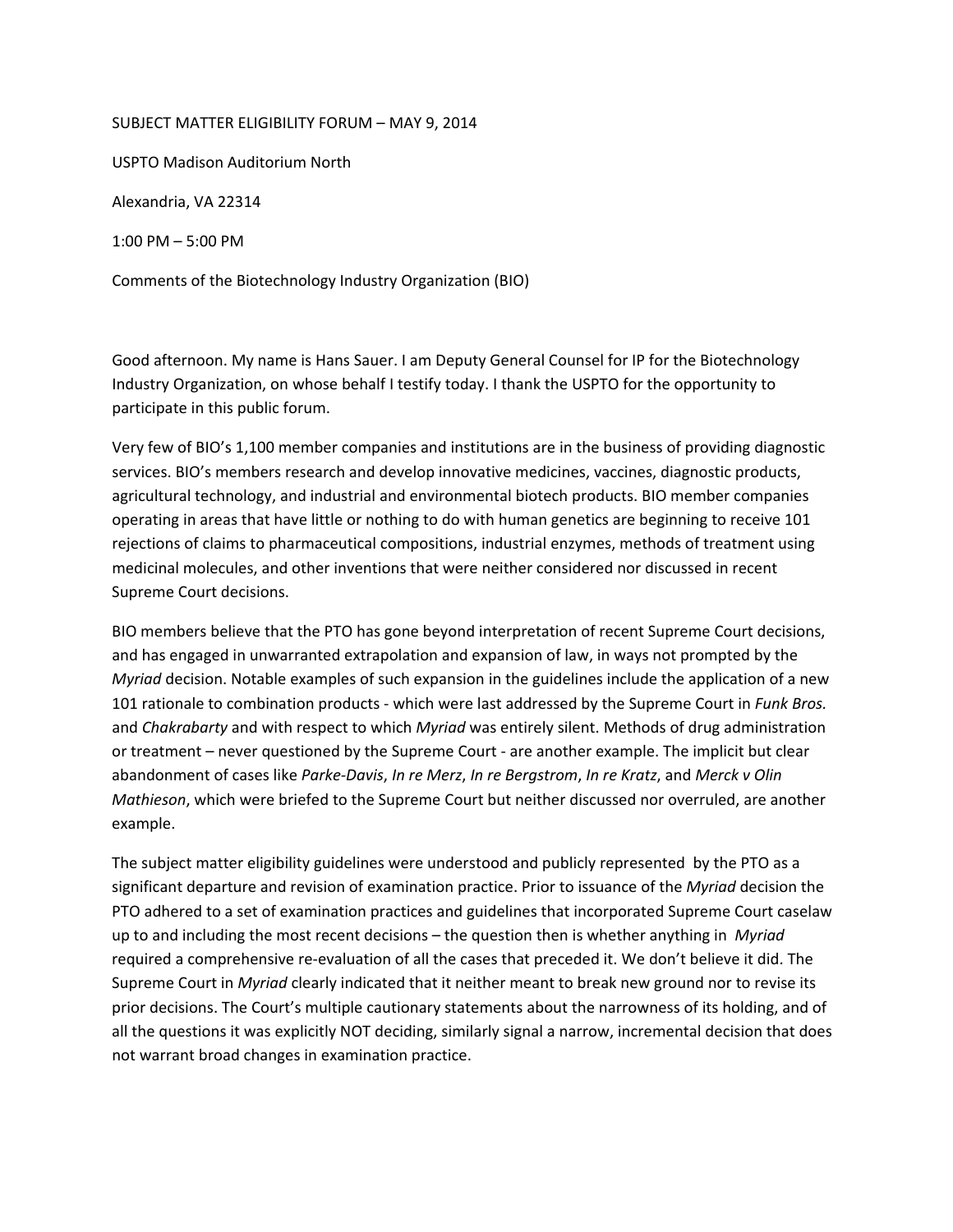It is relevant that the PTO, in issuing the new eligibility guidelines, is neither interpreting the statute it is charged with implementing, nor is it promulgating procedures to govern the conduct of proceedings in the Office. The PTO is merely interpreting court decisions interpreting prior court decisions interpreting judicially‐created exceptions from the statute. In this role, the PTO is no better positioned to establish an authoritative interpretation of the Supreme Court's 101 jurisprudence than are the lower courts. By setting forth its reinterpretation of Supreme Court caselaw in actionable guidelines, and also in implicitly declining to follow other intermediate and lower court precedent, the PTO has thus assumed a quintessentially judicial function. Yet the PTO is part of the political branches of government, and as such must be mindful of the public right of participation in agency policymaking. Such public participation helps ensure that agencies do not expand the scope of their statutory authority, helps assess an agency's legal interpretations for rationality, and encourages agencies to take care in resolving interpretive issues. The guidelines were understood to be significant and acknowledged by USPTO officials as significantly changing examination practice. In the past, the USPTO has published such significant guidances for public comment and finalized them only after public consultation. Yet in this instance there was no opportunity for public comment or participation by the regulated community. But even though the lack of public participation and the absence of an open deliberative process weakens any claim to authoritativeness, the guidelines are already causing significant business uncertainty and potential unintended harm.

 The Supreme Court's *Myriad* decision, by one account, directly invalidated claims in about 8,700 currently maintained U.S. patents. And that is if the decision is understood to apply only to isolated or purified nucleic acid molecules. The majority of these patents don't even have anything to do with human medical applications, relating instead to agricultural technology, food and beverage manufacturing, industrial microbiology and other industrial uses of biotechnology. Expanding *Myriad's* holding to all claims to isolated or purified natural molecules like antibiotics and other medicinal substances, and combinations thereof, and fermentation or distillation products or bacterial enzymes, will not only prospectively block inventors from acquiring commercially meaningful protection for products that were never even mentioned by the Supreme Court. Doing so also casts a shadow over thousands of issued patents that the PTO now says would never be issued if they were examined today and – implicitly ‐ should never have been issued in the first place.

 Such policy statements matter. They affect marketplace perceptions of real‐life investment‐backed commercial products. You can be assured that companies take notice if the PTO effectively says that their product should never have been patented in the first place.

 Given that the guidelines may be a lot more consequential than meets the eye, the absence of a policy justification is remarkable. The PTO's interpretation of the Supreme Court cases, as applied to biotech, is not the only permissible one. It will be years before the currently unstable 101 jurisprudence will get settled in the courts. So what policy choice did the PTO make when it picked its current interpretation from all the different reasonable interpretations of these cases? Does the PTO believe the Supreme Court really meant to strike down claims to fungal antibiotics or industrial enzymes that go into laundry detergents? Does the PTO believe it is implementing the intent of Congress when it last passed Section 101? Or that a more draconian interpretation of Supreme Court pronouncements will advance the